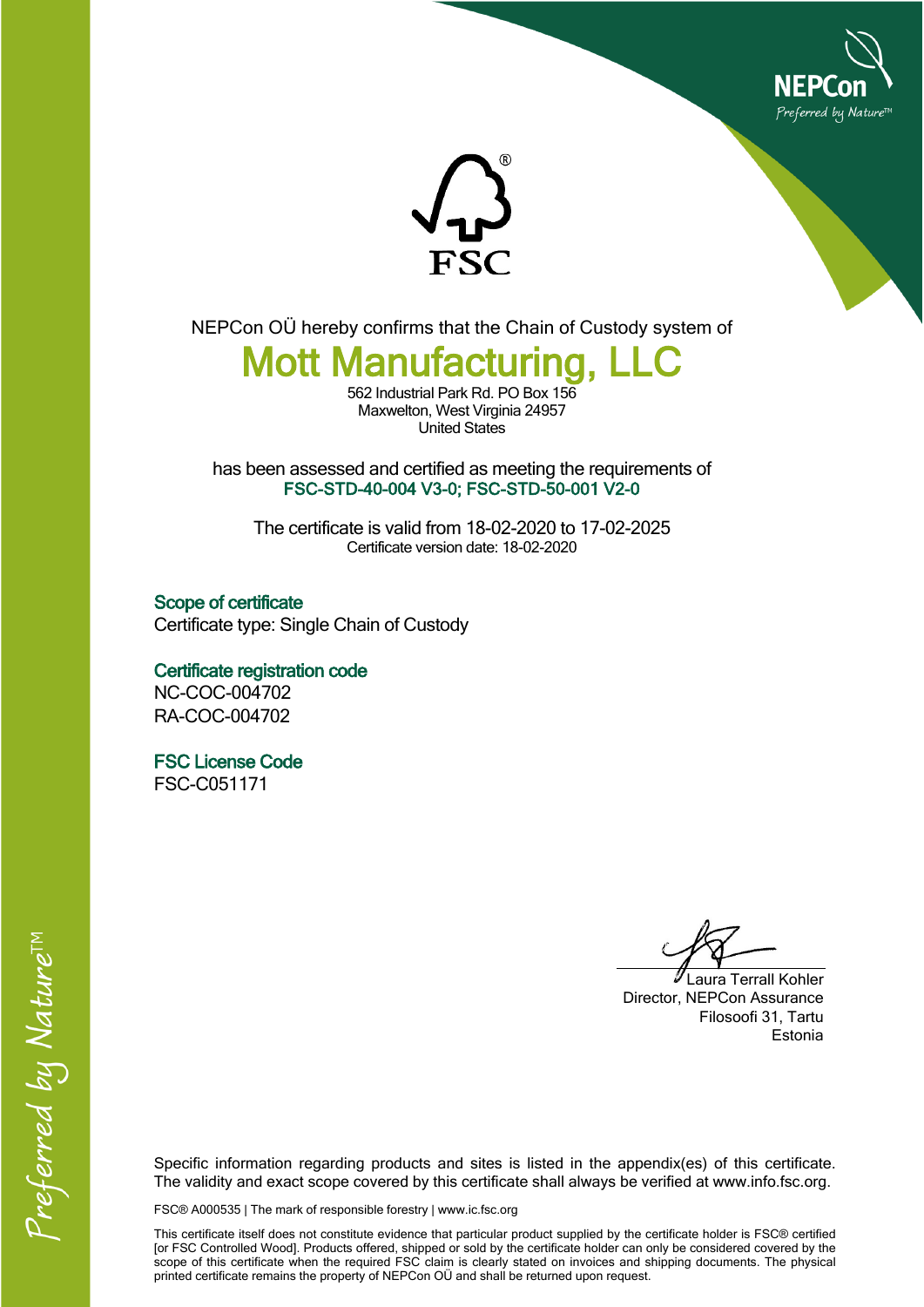

## **Annex A: Scope of Mott Manufacturing, LLC FSC® Chain of Custody Certificate NC-COC-004702 RA-COC-004702**

| <b>Product Type</b> | <b>Trade Name</b>      | <b>Output FSC Claims</b> |  |
|---------------------|------------------------|--------------------------|--|
| W12.8               | <b>Custom Cabinets</b> | FSC Mix x%               |  |

This certificate itself does not constitute evidence that particular product supplied by the certificate holder is FSC® certified [or FSC Controlled Wood]. Products offered, shipped or sold by the certificate holder can only be considered covered by the scope of this certificate when the required FSC claim is clearly stated on invoices and shipping documents. The physical printed certificate remains the property of NEPCon OÜ and shall be returned upon request.